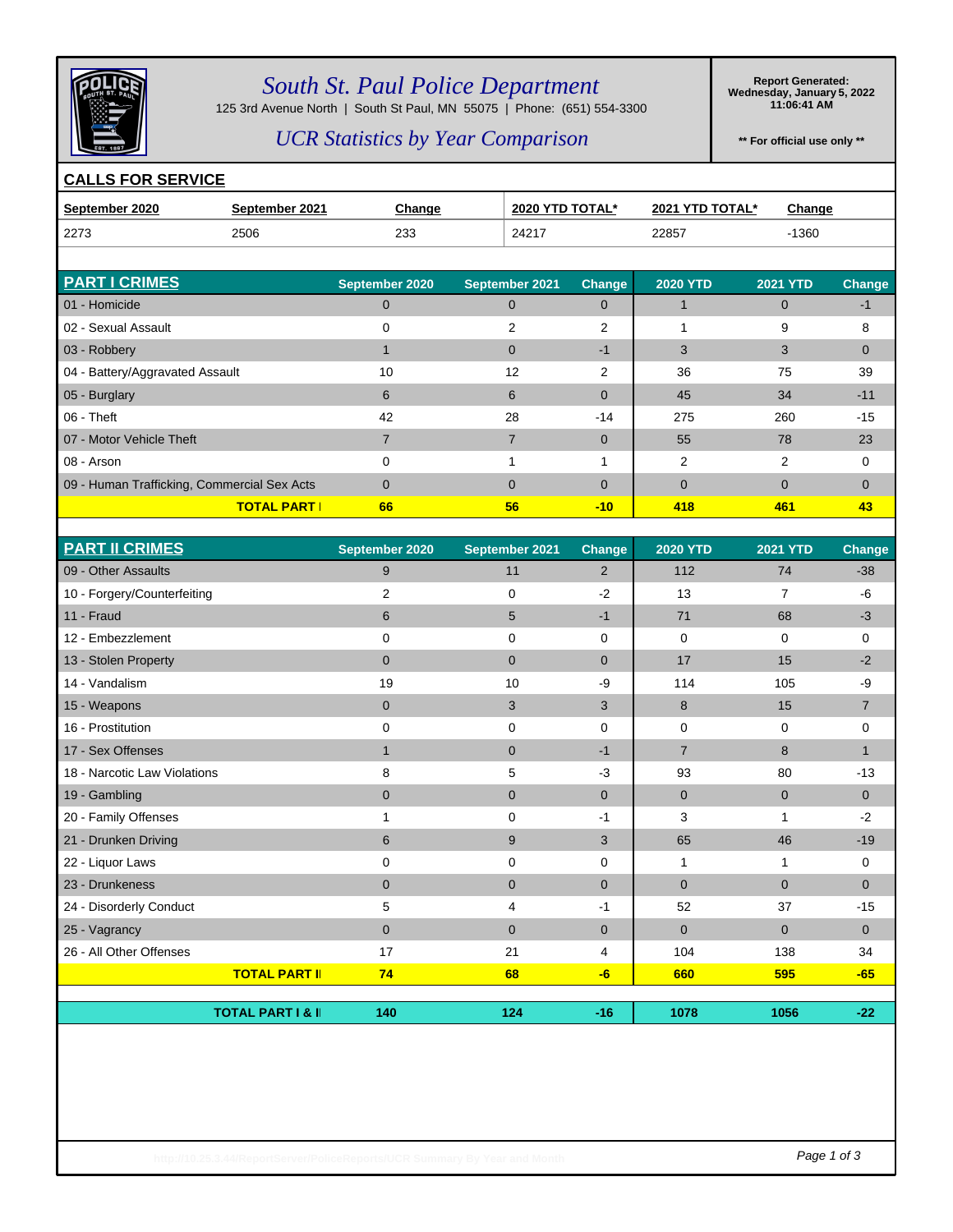

## *South St. Paul Police Department*

125 3rd Avenue North | South St Paul, MN 55075 | Phone: (651) 554-3300

**Report Generated: Wednesday, January 5, 2022 11:06:41 AM**

*UCR Statistics by Year Comparison*

**\*\* For official use only \*\***

#### **BOOKING ARRESTS**

| <b>Arrest Type</b>   | September 2020 | September 2021 | Change | <b>2020 YTD</b> | <b>2021 YTD</b> | Change |
|----------------------|----------------|----------------|--------|-----------------|-----------------|--------|
| Adults               | 55             | 50             | -5     | 521             | 466             | $-55$  |
| Juveniles            | ັ              |                | ັ      | 60              | 90              | 30     |
| <b>Arrest Totals</b> | 58             | 58             |        | 581             | 556             | $-25$  |

### **ACCIDENTS**

| <b>CFS Description</b>                 | September 2020 | September 2021 | Change        | <b>2020 YTD</b> | <b>2021 YTD</b> | Change       |
|----------------------------------------|----------------|----------------|---------------|-----------------|-----------------|--------------|
| Motorcycle injury - with helmet        |                | $\Omega$       | $\Omega$      |                 | 0               | -1           |
| Personal Injury Accident               |                |                | $\mathcal{P}$ | 19              | 11              | -8           |
| Personal Injury MV Acc with Animal     | 0              | 0              | $\Omega$      | 0               |                 |              |
| Personal Injury MV BICYCLE             |                |                | -1            | 3               |                 |              |
| Personal Injury MV MOTORCYCLE Accident |                | $\Omega$       | $-2$          | 3               |                 | $-2$         |
| Personal Injury MV PEDESTRIAN          |                | 0              | $\Omega$      |                 | 0               | -1           |
| <b>Property Damage Accident</b>        | 9              |                | $-2$          | 105             | 84              | $-21$        |
| Property Damage Accident Hit & Run     | 5              | $\mathcal{P}$  | -3            | 47              | 50              | 3            |
| Property Damage MV ACC WITH SQUAD      | 0              | $\Omega$       | $\Omega$      | 3               | $\mathcal{P}$   | -1           |
| Property Damage MV BICYCLE             |                | 0              | -1            |                 |                 | <sup>0</sup> |
| Property Damage MV PEDESTRIAN          | 0              | $\Omega$       | $\Omega$      | 0               |                 |              |
| Property Damage OTHER                  | 0              | 0              | 0             | 3               | 4               |              |
| <b>Accident Totals</b>                 | 19             | 12             | -7            | 186             | 157             | -29          |

#### **ANIMAL INCIDENTS**

| <b>CFS Description</b>        | September 2020 | September 2021 | Change | <b>2020 YTD</b> | <b>2021 YTD</b> | Change |
|-------------------------------|----------------|----------------|--------|-----------------|-----------------|--------|
| ANIMAL CALL                   | 53             |                | 26     | 465             | 524             | 59     |
| <b>Animal Incident Totals</b> | 53             | 79             | 26     | 465             | 524             | 59     |